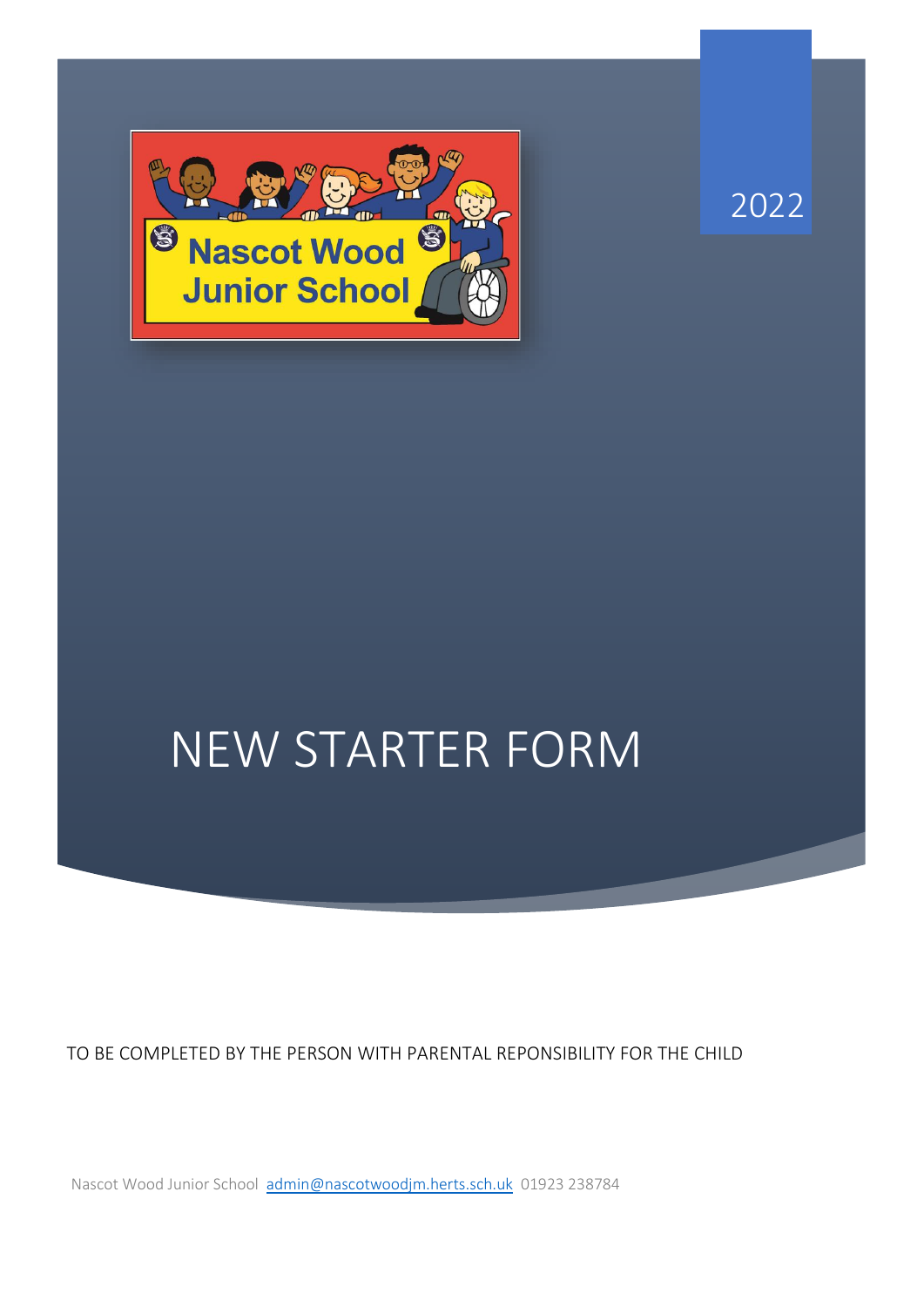## Please write clearly in CAPITAL letters.

## PLEASE RETURN THE FORM TO THE JUNIOR SCHOOL OFFICE BY FRIDAY 8<sup>th</sup> JULY 2022.

| Child's Full Name:                  |  |
|-------------------------------------|--|
| Date of Birth:                      |  |
| Child's Ethnicity:                  |  |
| Religion:                           |  |
| Home Language:                      |  |
| First Language:                     |  |
| Country of Birth:                   |  |
| Nationality:                        |  |
| PARENT CONTACT DETAILS              |  |
| Name:                               |  |
| Relationship to child:              |  |
| Address:                            |  |
| Telephone Numbers:<br>(Home/mobile) |  |
| Email address:                      |  |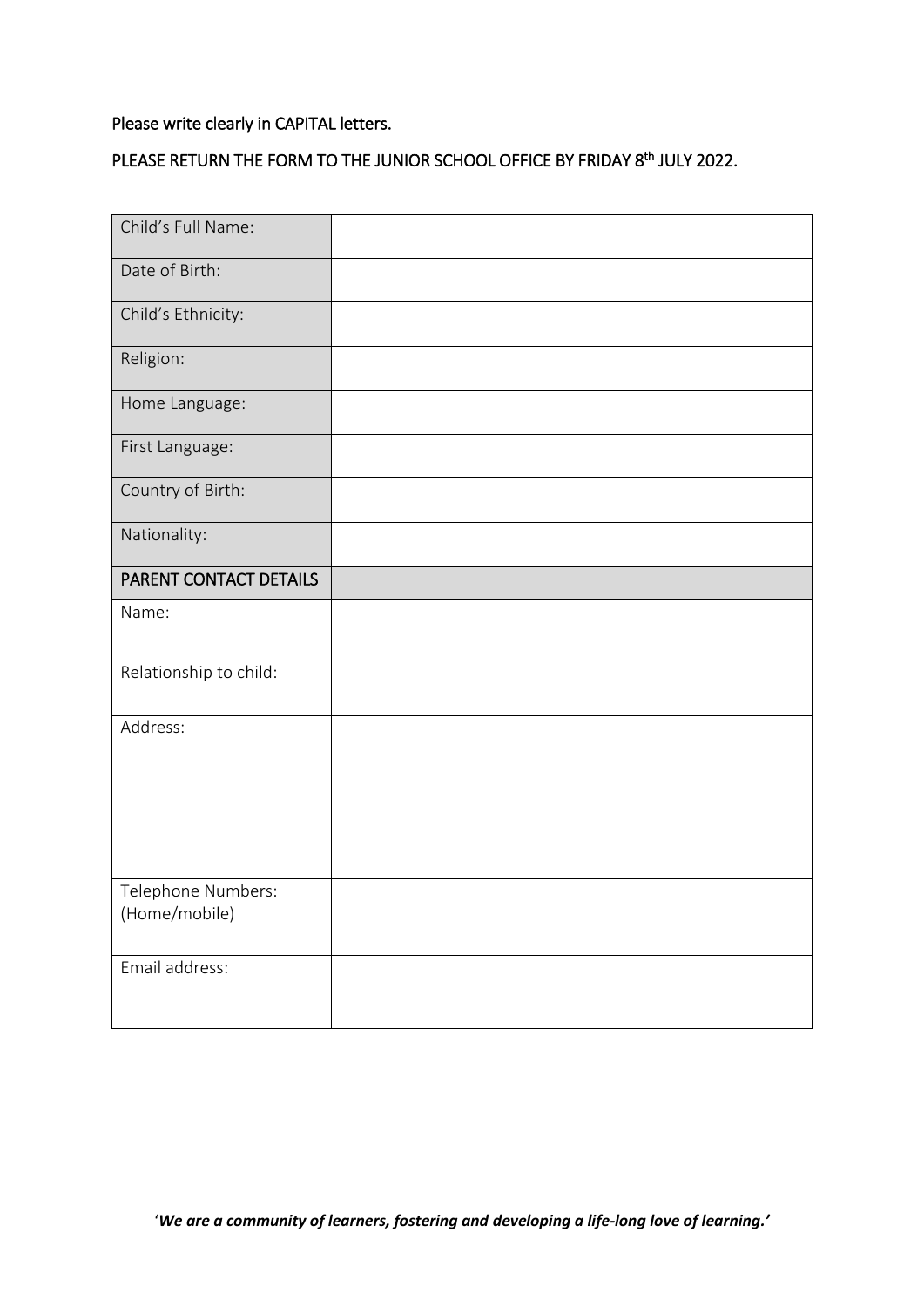| <b>Emergency Contact 2:</b>         |  |
|-------------------------------------|--|
| Name:                               |  |
| Relationship to child:              |  |
| Address:                            |  |
| Telephone numbers:<br>(Home/Mobile) |  |
| <b>Emergency Contact 3:</b>         |  |
| Name:                               |  |
| Relationship to child:              |  |
| Address:                            |  |
| Telephone numbers:<br>(Home/Mobile) |  |
| <b>Emergency Contact 4:</b>         |  |
| Name:                               |  |
| Relationship to child:              |  |
| Address:                            |  |
| Telephone numbers:<br>(Home/Mobile) |  |

'*We are a community of learners, fostering and developing a life-long love of learning.'*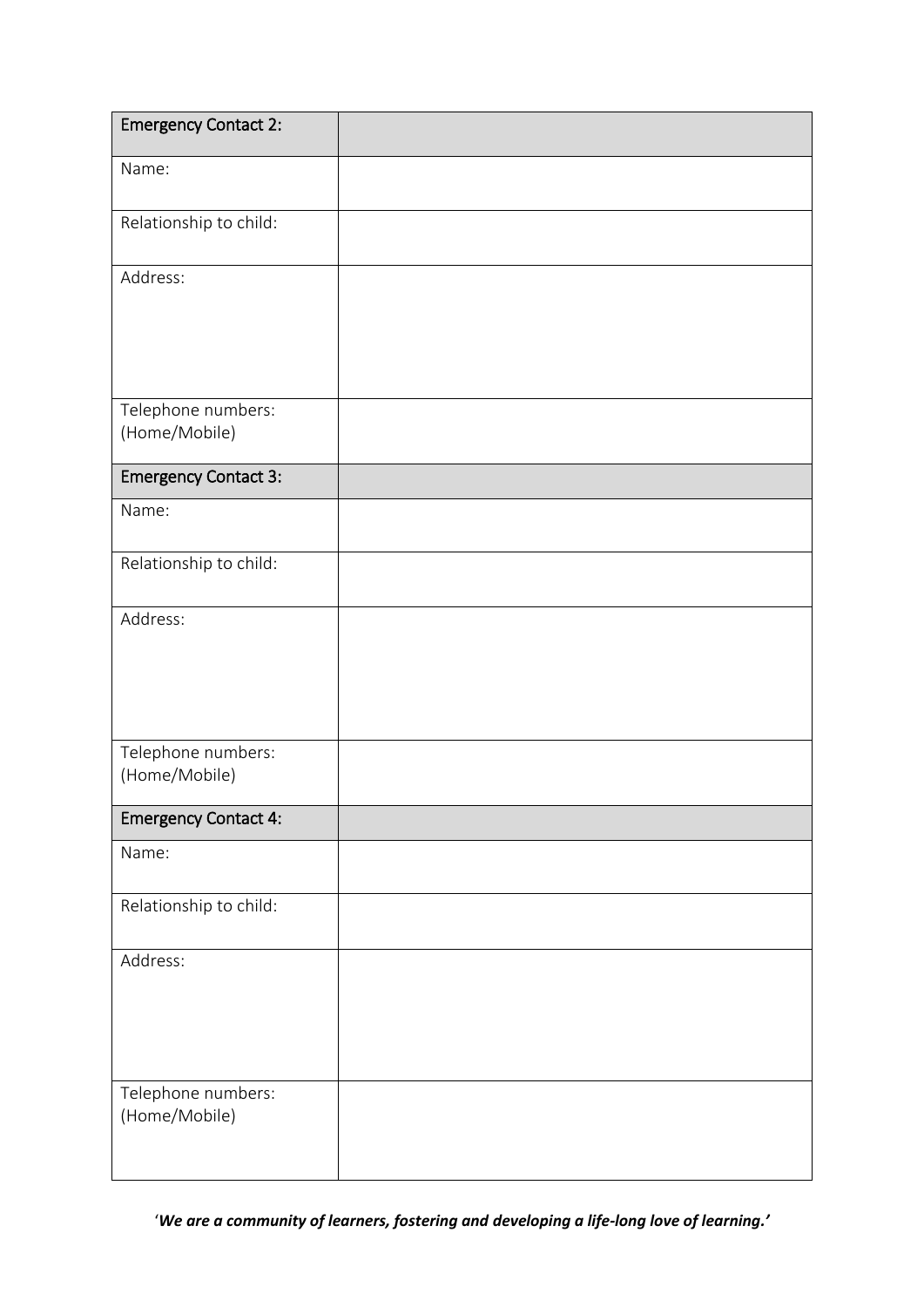| <b>MEDICAL &amp; DIETARY REQUIREMENTS</b> |  |        |                                                                               |        |
|-------------------------------------------|--|--------|-------------------------------------------------------------------------------|--------|
|                                           |  |        | Does your child have a medical condition requiring medical treatment or       |        |
| medication? If yes, please give details;  |  |        |                                                                               |        |
|                                           |  |        |                                                                               |        |
|                                           |  |        |                                                                               |        |
|                                           |  |        |                                                                               |        |
|                                           |  |        |                                                                               |        |
|                                           |  |        | Does your child have any allergies to certain medication? If yes, please give |        |
| details;                                  |  |        |                                                                               |        |
|                                           |  |        |                                                                               |        |
|                                           |  |        |                                                                               |        |
|                                           |  |        |                                                                               |        |
|                                           |  |        |                                                                               |        |
|                                           |  |        | Does your child have any food allergies/special dietary requirements? If yes, | Yes/No |
| please give details below;                |  |        |                                                                               |        |
|                                           |  |        |                                                                               |        |
|                                           |  |        |                                                                               |        |
|                                           |  |        |                                                                               |        |
|                                           |  |        |                                                                               |        |
| Does your child have an Epi-Pen?          |  |        |                                                                               | Yes/No |
|                                           |  |        |                                                                               |        |
| I wish to draw the following to           |  |        | Please provide details:                                                       |        |
| the school's attention:                   |  |        |                                                                               |        |
| Toileting difficulties                    |  | Yes/No |                                                                               |        |
|                                           |  |        |                                                                               |        |
| Recent operations or treatment            |  | Yes/No |                                                                               |        |
|                                           |  |        |                                                                               |        |
| Other conditions which may                |  | Yes/No |                                                                               |        |
| affect fitness to participate in          |  |        |                                                                               |        |
| certain activities                        |  |        |                                                                               |        |
| <b>Family Doctor details:</b>             |  |        |                                                                               |        |
| Name of Surgery:                          |  |        |                                                                               |        |
|                                           |  |        |                                                                               |        |
| Address:                                  |  |        |                                                                               |        |
|                                           |  |        |                                                                               |        |
|                                           |  |        |                                                                               |        |
|                                           |  |        |                                                                               |        |
|                                           |  |        |                                                                               |        |
|                                           |  |        |                                                                               |        |
| Telephone Number:                         |  |        |                                                                               |        |
|                                           |  |        |                                                                               |        |
| NHS Number:                               |  |        |                                                                               |        |
|                                           |  |        |                                                                               |        |

'*We are a community of learners, fostering and developing a life-long love of learning.'*